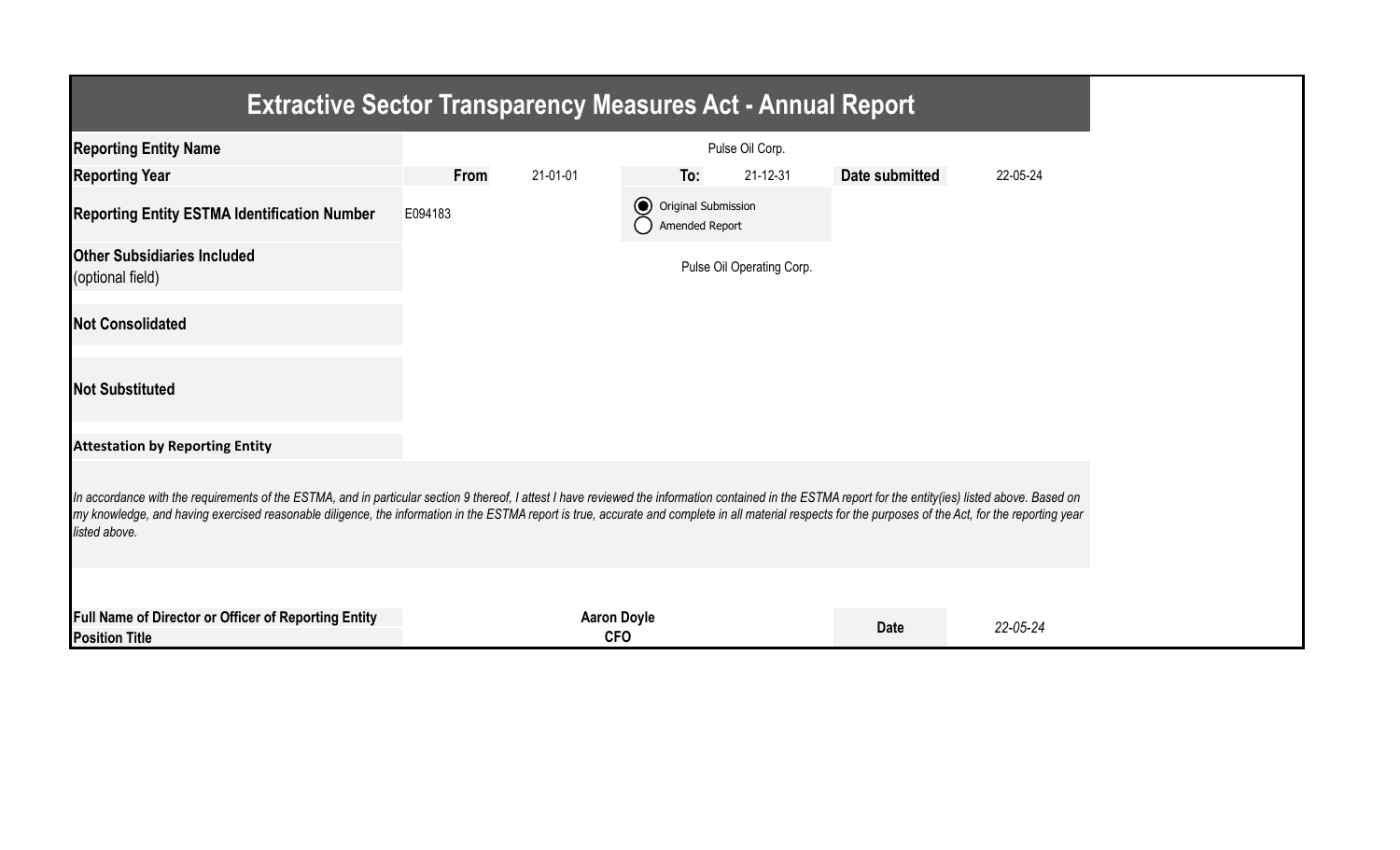| Extractive Sector Transparency Measures Act - Annual Report                                                                                                                      |                                                   |                                                                                 |                                   |           |        |                                |                |                  |                                               |                                      |                                                              |  |
|----------------------------------------------------------------------------------------------------------------------------------------------------------------------------------|---------------------------------------------------|---------------------------------------------------------------------------------|-----------------------------------|-----------|--------|--------------------------------|----------------|------------------|-----------------------------------------------|--------------------------------------|--------------------------------------------------------------|--|
| <b>Reporting Year</b><br><b>Reporting Entity Name</b><br><b>Reporting Entity ESTMA</b><br><b>Identification Number</b><br><b>Subsidiary Reporting Entities (if</b><br>necessary) | From:                                             | 21-01-01                                                                        | To:<br>Pulse Oil Corp.<br>E094183 | 21-12-31  |        | <b>Currency of the Report</b>  | CAD            |                  |                                               |                                      |                                                              |  |
| <b>Payments by Payee</b>                                                                                                                                                         |                                                   |                                                                                 |                                   |           |        |                                |                |                  |                                               |                                      |                                                              |  |
| Country                                                                                                                                                                          | Payee Name                                        | Departments, Agency, etc<br>within Payee that Received<br>Payments <sup>2</sup> | Taxes                             | Royalties | Fees   | <b>Production Entitlements</b> | <b>Bonuses</b> | <b>Dividends</b> | Infrastructure<br><b>Improvement Payments</b> | <b>Total Amount paid to</b><br>Payee | Notes <sup>34</sup>                                          |  |
| Canada<br>Canada                                                                                                                                                                 | Government of Alberta<br>Alberta Energy Regulator |                                                                                 |                                   | 110,824   | 17,211 |                                |                |                  |                                               |                                      | 110,824 Crown lease / royalties / taxes<br>17,211 Admin fees |  |
| <b>Additional Notes:</b>                                                                                                                                                         |                                                   |                                                                                 |                                   |           |        |                                |                |                  |                                               |                                      |                                                              |  |